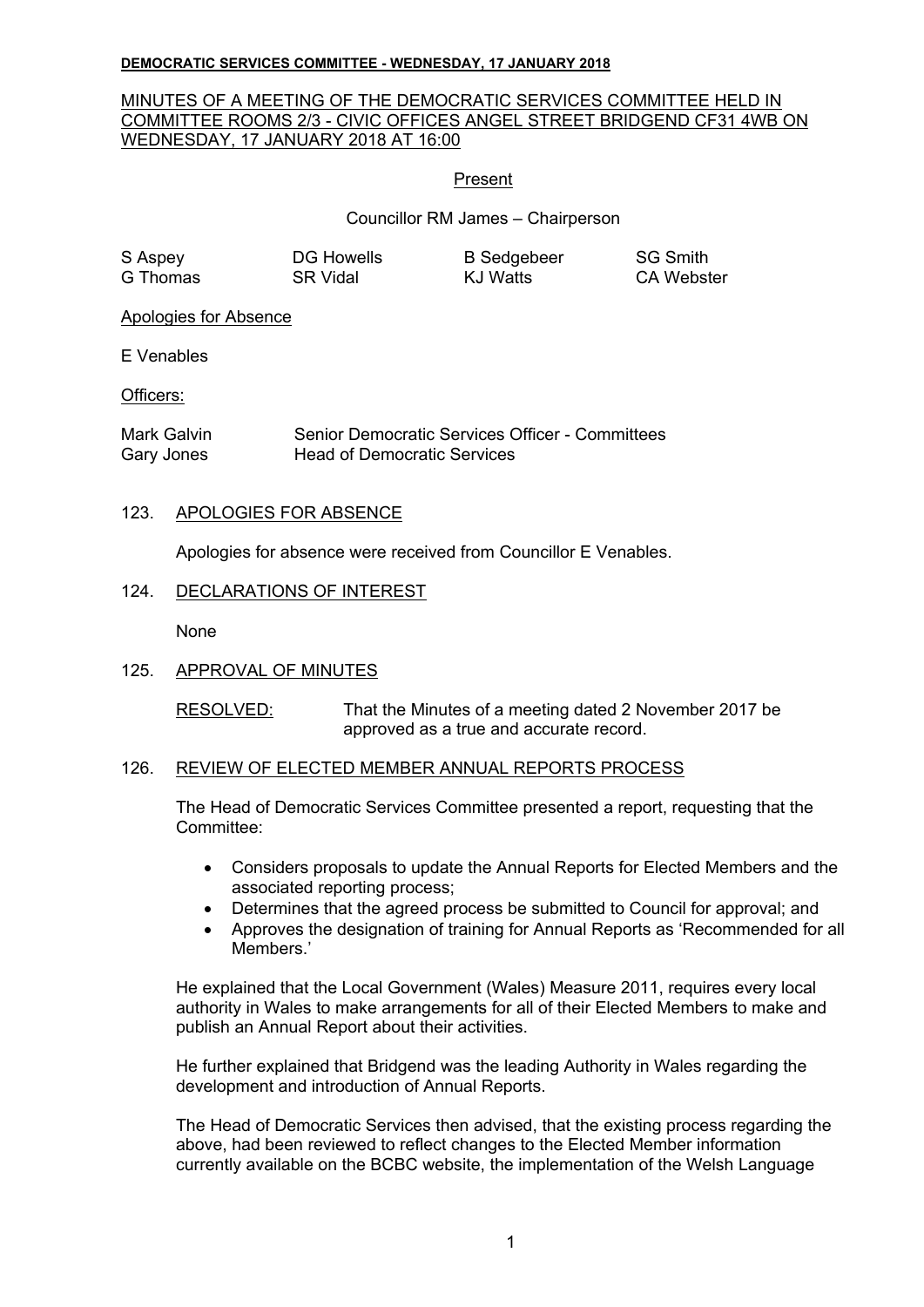Standards, and to minimise the resources necessary to create, administer and publish Elected Member Annual reports bilingually.

He proceeded by advising that Democratic Services section would provide the report template as a word document (Appendix 1 to the report referred), to each Elected Member in April each year.

He further confirmed that those Elected Members who wished to provide an Annual Report, can then complete the initial draft of their report for the period 1 May of the previous year, until 30 April of the current year. He added that Elected Members could use the revised guidance (at Appendix 2 of the report), and the sample report (Appendix 3) to complete their reports. Any completed draft reports would be requested to be returned to Democratic Services by 31 May each year.

Any approved reports would be translated, and both the English and welsh versions would be linked on the Elected Members profile page on the BCBC website by 1 September each year.

The Head of Democratic Services stressed that it was optional for Members to complete an Annual Report, as opposed to being mandatory. He added however, that details of the number of Elected Members publishing their Annual Reports would be provided to the Independent Remuneration Panel for Wales.

The Head of Democratic Services concluded by outlining training issues regarding the Annual Report submission process, and the report's financial implications.

A Member asked what the information included in an Annual Report was used for.

The Head of Democratic Services advised that the purpose of completing an Annual Report, assisted the public in understanding better the role of a Councillor and what this entailed. Completion of these also gave increased support to the WLGA Charter for Member Support and Development.

A Member suggested that the Committee receives feedback in May coming, as to how many Members had completed Annual Reports, and Committee agreed with this suggestion.

RESOLVED: That the Committee:

- (1) Considered the amendments to the Annual Report process and the proposed schedule of publication for Annual Reports for 2017/18.
- (2) Noted that the Annual Report process would be submitted for approval to Council on 28 March 2018.

### 127. REVIEW OF THE PERSONAL DEVELOPMENT REVIEW (PDR) PROCESS

The Head of Democratic Services submitted a report, in order to present the Committee with proposals for:

- (1) A Personal Development Review (PDR) process that will be made available to all Elected Members;
- (2) The Personal Development Review process to be recommended to Council for approval at its meeting on 28 March 2018.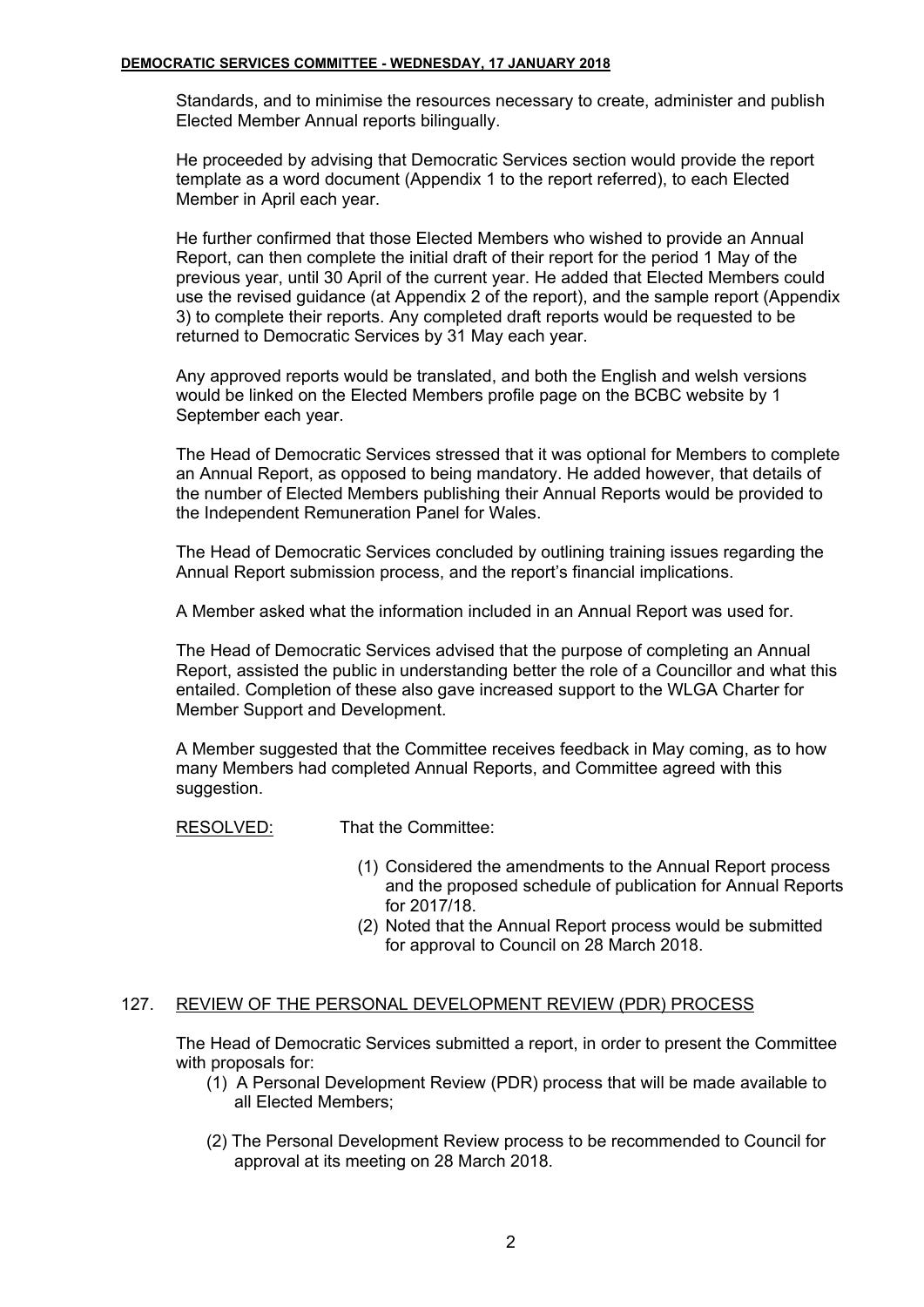He reminded Members of the wide range of roles and responsibilities which they were expected to undertake, adding the PDR process would assist Elected Members to identify any support that may be required to fulfil their role effectively. Attaining an appropriate level of knowledge, skills and experience identified as part of the PDR process, would enable them to support also each of the Corporate Priorities of the Council, as detailed in paragraph 2 of the report.

The report then provided some background information, confirming that at its meeting on 6 September 2017, Council approved that a submission be made to the WLGA for the Charter for Member Support and Development. This report identified that one of the criteria for achieving the Charter, was the need to provide a PDR process which could be offered to all Members, and which must be undertaken by all Senior Salary holders. It was optional however, for other Members.

In terms of PDR documents, 3 PDR interview template options were considered during the last administration, and subsequently reviewed and updated accordingly. These were a Comprehensive PDR Document (Appendix 1 to the report); an Intermediate PDR Document (Appendix 2), and a basic PDR Document (Appendix 3).

The report gave further details as to what extent of information was required to be inserted in each of these documents. It outlined in the process that would be required to be undertaken in order to produce PDR's. Appropriate training would also be required in order for Members, and in particular new Members, prior to them completing PDR's.

It was also proposed that reviewers of PDR's be determined by each political group that comprises the Council.

The report concluded by confirming the timescales that were required, in order to meet the deadlines for the submission for the WLGA Charter; the approval of the PDR process, its implementation, and the successful completion of PDR's by Senior Salary holders (i.e. which was mandatory).

The Head of Democratic Services asked Members which of the 3 PDR interview template options they preferred to put forward as an agreed template.

Members felt that as it was a new term of office, and due to the fact that there were a number of new Members, the best option of the PDR template options, may be the most basic one to complete. This process could then be reviewed in 12 months.

RESOLVED: That the Committee:

- (1) Selected the standard Personal Development Review Document attached at Appendix 3 to the report, as a vehicle for progressing the PDR process in BCBC.
- (2) Approved the proposed activities and timescale as shown at paragraph 4.5.1 of the report.
- (3) Agree that a review of the suitability of standard Personal Development Review Document be taken following the completion of the process in 2018.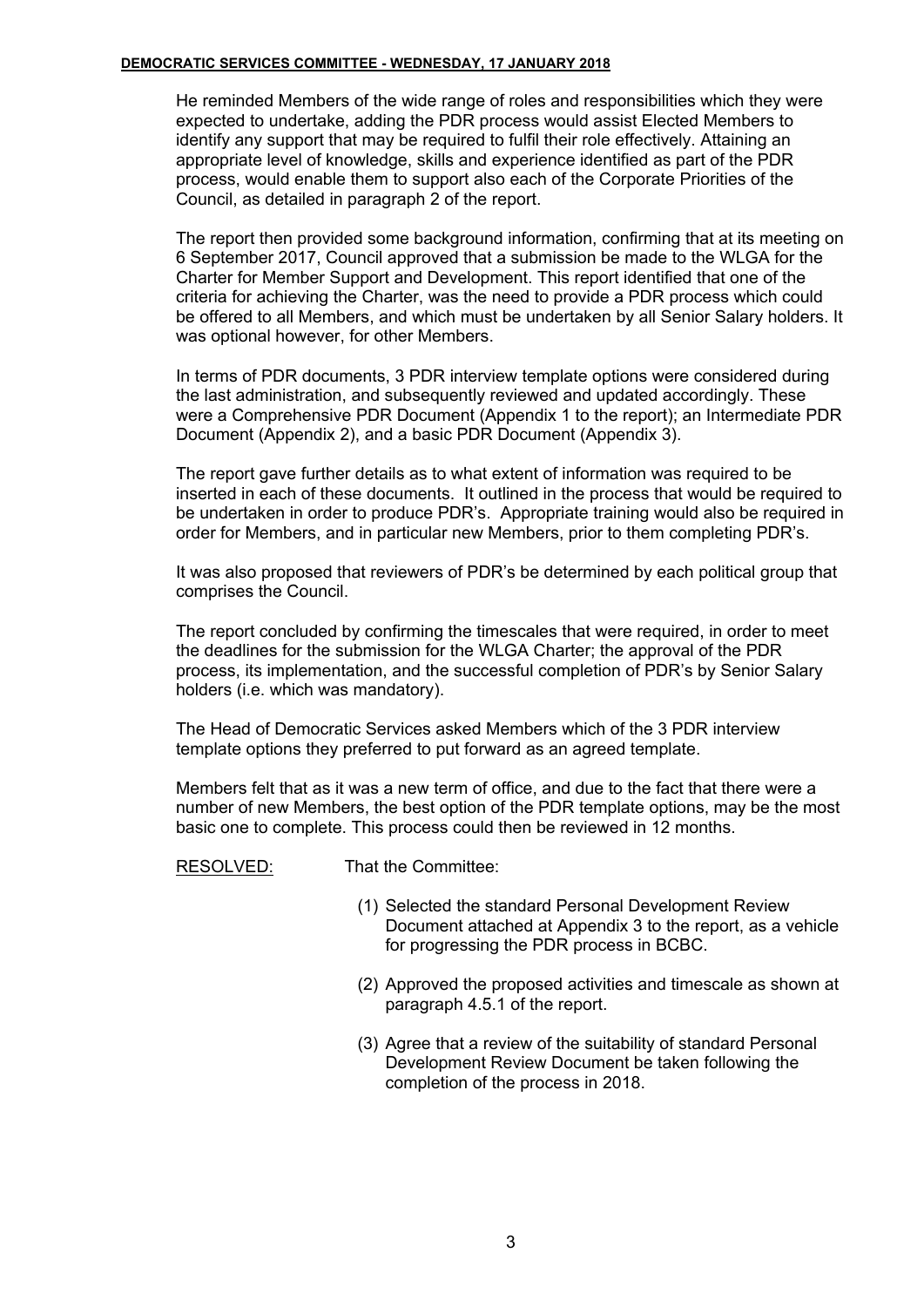### 128. THE MEMBER MENTORING PROCESS

The Head of Democratic Services presented a report, the purpose of which, was to inform the Committee of the Member Mentoring process, and the progress that has been made to identify and train Member Mentors.

By way of background, the Head of Democratic Services advised that mentoring was a voluntary and confidential, one to one relationship, in which an individual uses a more experienced or more senior person as a sounding board for guidance.

He added that prior to the 2012 Local Government Elections, the Authority established a Member Mentoring process, whereby approximately 20 Member Mentors were trained in advance of these Elections.

Following the 2017 Local Government Elections, Council determined to agree to submit an application to the WLGA for the Charter for Member Support and Development. Part of the criteria for achieving the Charter, included the need to provide a Member Mentoring process, which could be offered to all Members.

The above resulted in a review of the process and role of Member Mentors, in order to ensure this was fit for purpose. This was carried out, and the role description for a Member Mentor (Appendix 1 to the report), was approved by Council on 20 December 2017.

The next section of the report explained more about the process regarding Member Mentoring, which if successfully carried out, would allow mentees to "grow" in their role in further development of their skills, knowledge, understanding and behaviour.

The report identified those Councillors who had shown an interest in being a Member Mentor on a political group by group basis. It was noted at the meeting that Councillors Voisey and Giffard, even though they were omitted from this list, should also be included in the table, and this was acknowledged by the Head of Democratic Services.

The Head of Democratic Services concluded his report, by confirming that training would be provided by the WLGA on 1 February 2018 at 4.00pm, and this would be based on the WLGA Guidance for Member Mentors, as detailed at Appendix 2 to the report.

Finally, he advised that he hoped more Members would come forward in due course, to carry out the role of member Mentoring.

RESOLVED: That Members noted the planned process for the use of Member Mentors.

### 129. DEMOCRATIC SERVICES COMMITTEE FORWARD WORK PROGRAMME

The Head of Democratic Services submitted a report, which informed the Committee of the proposed items to be considered at its subsequent meetings as part of a rolling Forward Work Programme (FWP), attached at Appendix 1 to the report.

Members felt that a more in-depth report be awaited with regard to a possible new system being put in place to deal with Member Referrals, but agreed that this could be considered as part of the regular report entitled Service Updates. Members at a recent Overview and Scrutiny Committee, had asked for more data analysis to be provided in future from the Member Referral System, and the current system did not have sufficient facility to provide this analysis. The Head of Democratic Services confirmed that whilst this could be considered, he was not confident in there being introduced within the